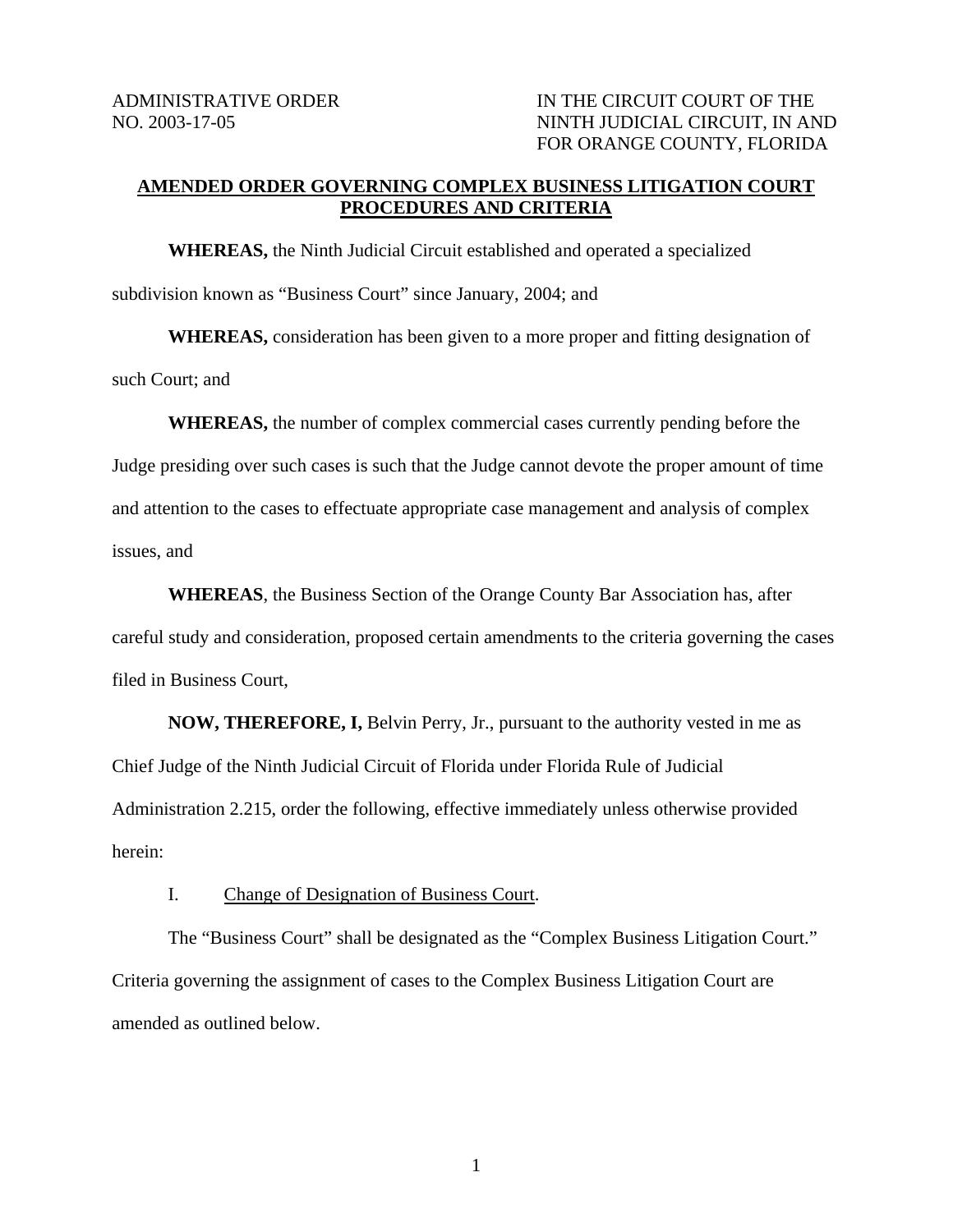#### II. Cases Subject to the Complex Business Litigation Court.

The principles set out below shall guide the parties and the Court in the assignment of cases to the Complex Business Litigation Court. Notwithstanding anything to the contrary in any prior general Administrative Order or Court procedure, all jury, non-jury, injunction and class action cases shall be assigned to the Complex Business Litigation Court, if they are among the following types of actions:

A. Any of the following where the amount in controversy is in excess of \$75,000.00:

1. Claims arising from U.C.C. related transactions;

2. Claims arising from the purchases and sales of businesses or the assets of a business, including contract disputes, commercial landlord-tenant claims, and business torts;

3. Claims involving the sale of goods or services by or to business enterprises;

4. Claims involving non-consumer bank or brokerage accounts, including loan, deposit, cash management, and investment accounts;

5. Claims arising from the purchase, sale, lease of commercial real or personal property or security interests therein;

6. Claims related to surety bonds;

7. Franchisee/franchisor relationships and liabilities;

8. Malpractice claims of non-medical professionals in connection with rendering services to a business enterprise;

9. Insurance coverage disputes, bad faith suits, and third party indemnity actions against insurers arising under policies issued to businesses, such as claims arising under a commercial general liability policy or commercial property policy; and

10. Other complex disputes of a commercial nature, excluding those listed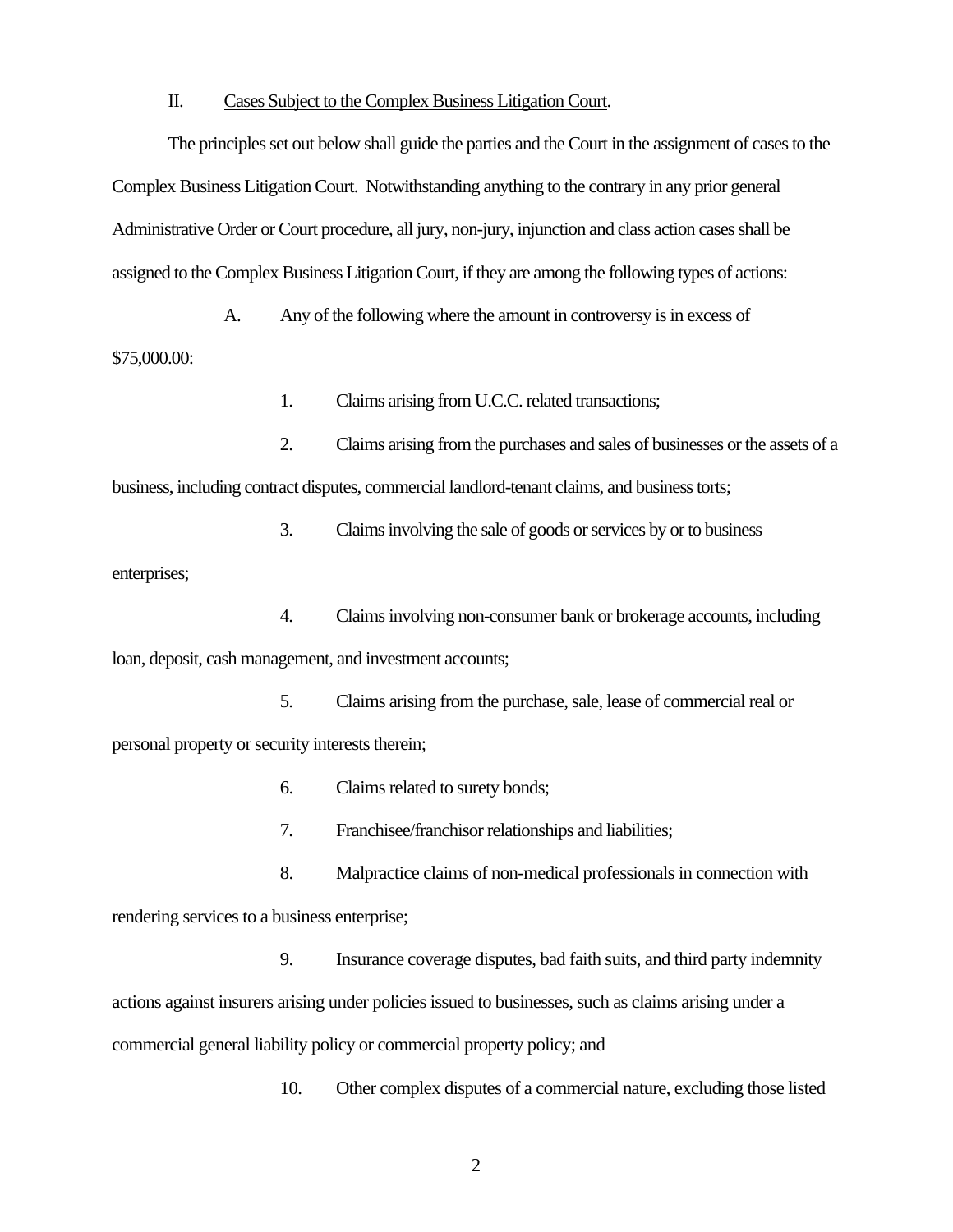in Section III, below. Cases eligible under this category will normally have four or more parties, multiple claims and defenses, third party, cross or counterclaims, complex factual or legal issues, or other unusual features warranting assignment to the Complex Business Litigation Court.

B. Any of the following without regard to the amount in controversy:

1. Actions relating to the internal affairs or governance, dissolution or liquidation rights obligations between or among owners (shareholders, partners, members), or liability or indemnity of managers (officers, directors, managers, trustees, or members or partners functioning as managers) of corporations, partnerships, limited partnerships, limited liability companies or partnerships, professional associations, business trusts, joint ventures or other business enterprises;

2. Actions relating to trade secrets and non-compete agreements;

3. Intellectual property claims;

4. Actions relating to securities or relating to or arising under the state securities laws or antitrust statutes;

5. Shareholder derivative actions and class actions involving claims that are subject to the Complex Business Litigation Court, pursuant to this Order; and

6. Actions relating to corporate trust affairs or director and officer liability.

### III. Cases Not Subject to the Complex Business Litigation Court.

The following types of matters are not ordinarily to be assigned to the Complex Business Litigation Court:

- A. Appeals from the County Court;
- B. Personal injury, survivor, or wrongful death matters;
- C. All individual and class action consumer claims;
- D. Matters involving occupational health or safety;
- E. Environmental claims which do not involve the sale or disposition of a business or

the claims addressed in Section I, paragraphs 8 and 9, above;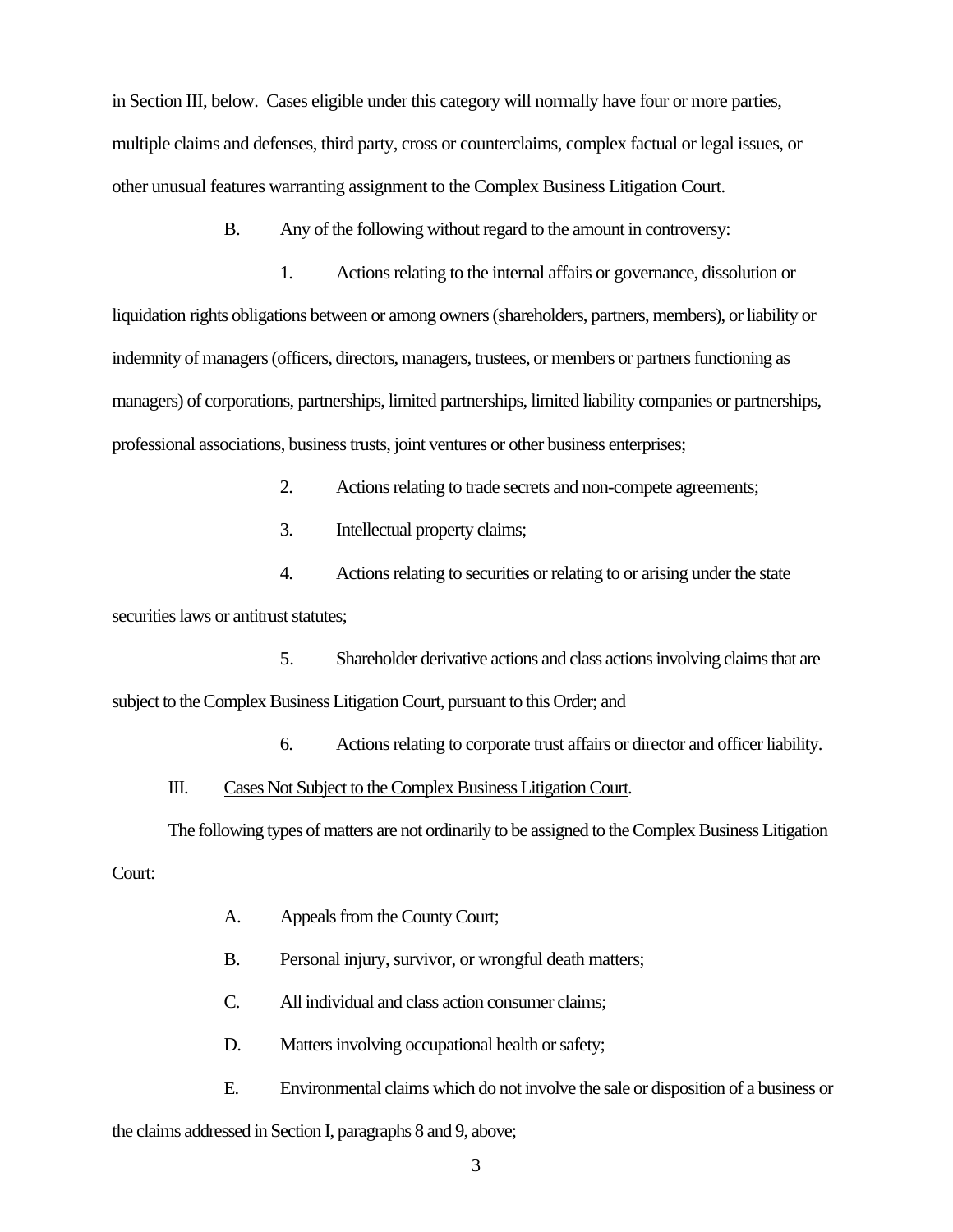F. Matters in eminent domain;

G. Malpractice claims, other than those brought by business enterprises against attorneys, accountants, architects or other professionals in connection with the rendering of professional services to the business enterprise;

H. Employment law cases, other than those addressed in Section II, paragraph B. 2.,

above;

I. Administrative agency, tax, zoning and other appeals;

J. Petition actions in the nature of change of name, mental health act, guardianship, or government election matters;

K. Individual residential real estate and non-commercial landlord-tenant disputes;

L. Suits to collect professional fees;

M. Cases seeking a declaratory judgment as to insurance coverage for a

personal injury or property damage action;

N. Proceedings to enforce a judgment regardless of the nature of the

underlying case;

O. Actions by insurers to collect premiums or rescind policies;

P. Domestic relations matters, and actions relating to distribution of marital property,

custody, or support;

Q. Any matter required by statute or other law to be heard in some other court or court division;

R. Any criminal matter, except criminal contempt in connection with a Complex Business Litigation Court action;

S. Such other cases which are appropriately transferred out of the Complex Business Litigation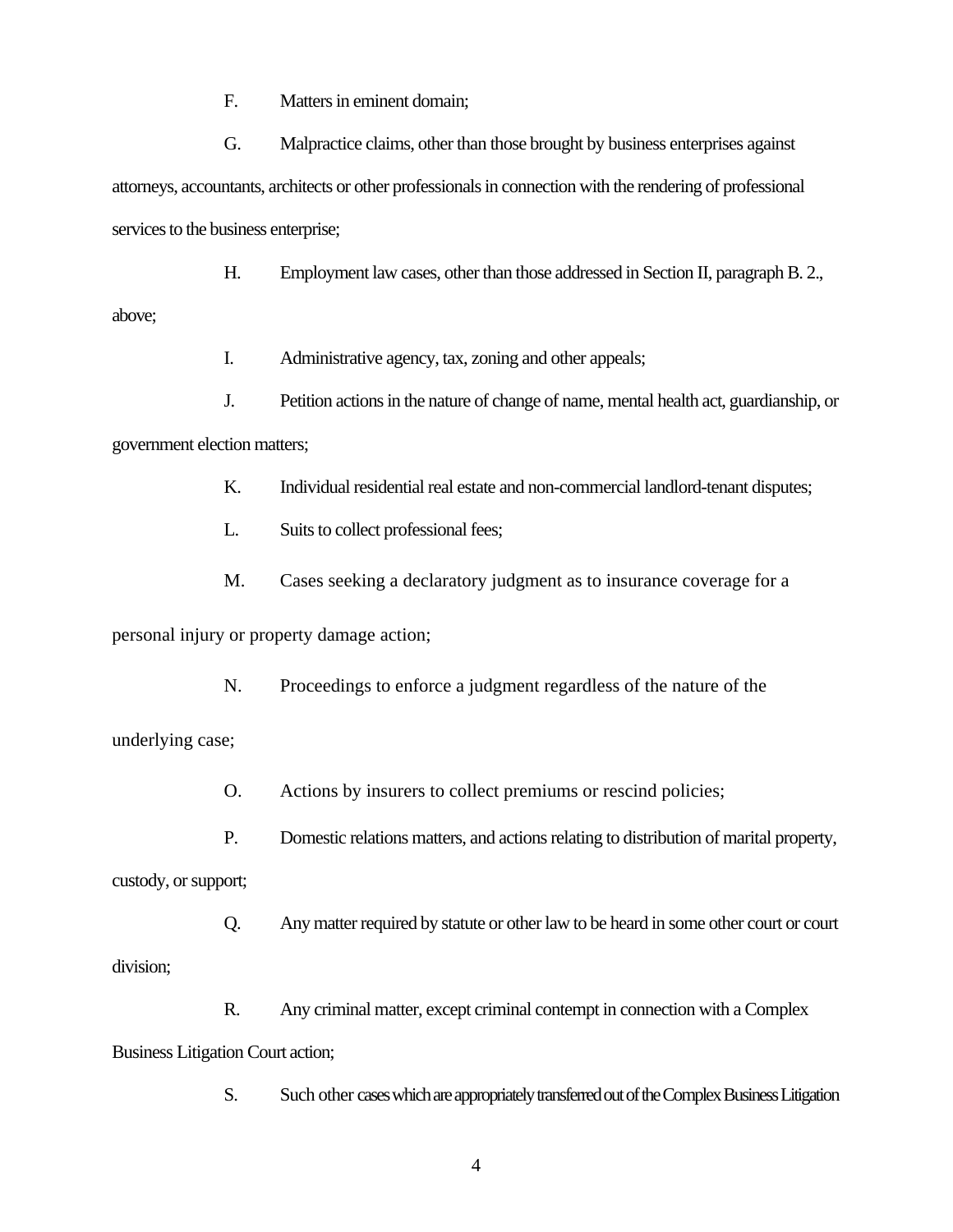Court, pursuant to Section V of this Order.

#### IV. Assignment of Cases to the Complex Business Litigation Court.

 A. Effective immediately, the Civil Cover Sheet shall include an additional line and box where the party or attorney signing the Civil Cover Sheet must certify whether the action is appropriate for assignment to the Complex Business Litigation Court. A "Complex Business Litigation Court Addendum to Civil Cover Sheet" ("Addendum"), a sample of which is attached hereto as Exhibit "A," is hereby required to be filed with all initial filings that meet the Complex Business Litigation Court criteria and which are filed on or after the date of this Order. The filing party or attorney shall indicate on the Addendum the applicable type or types of action that qualify the case for assignment to the Complex Business Litigation Court. A party's or an attorney's signature on the Civil Cover Sheet shall constitute certification that the matter is appropriate for the Complex Business Litigation Court. A copy of the Civil Cover Sheet and Addendum shall be served on all parties.

B. Cases meeting the criteria to qualify for Complex Business Litigation Court, pursuant to this Administrative Order, shall be assigned to Subdivision 32 in the Circuit Civil Division, Orange County, by the Clerk of the Court.

C. Judges assigned to other Subdivisions in the Circuit Civil Division and/or litigants may submit a request to the Administrative Judge of the Circuit Civil Division to assign/transfer a pending case that meets the criteria of the Complex Business Litigation Court to Subdivision 32.

D. Controversies which may arise concerning the assignment/transfer of any case in the Circuit Civil Division, including Complex Business Litigation Court cases, shall be resolved by the Administrative Judge of the Circuit Civil Division.

V. Disputes Arising From the Civil Cover Sheet Designation.

If any party disagrees with the assignment or lack of assignment of a case to the Complex Business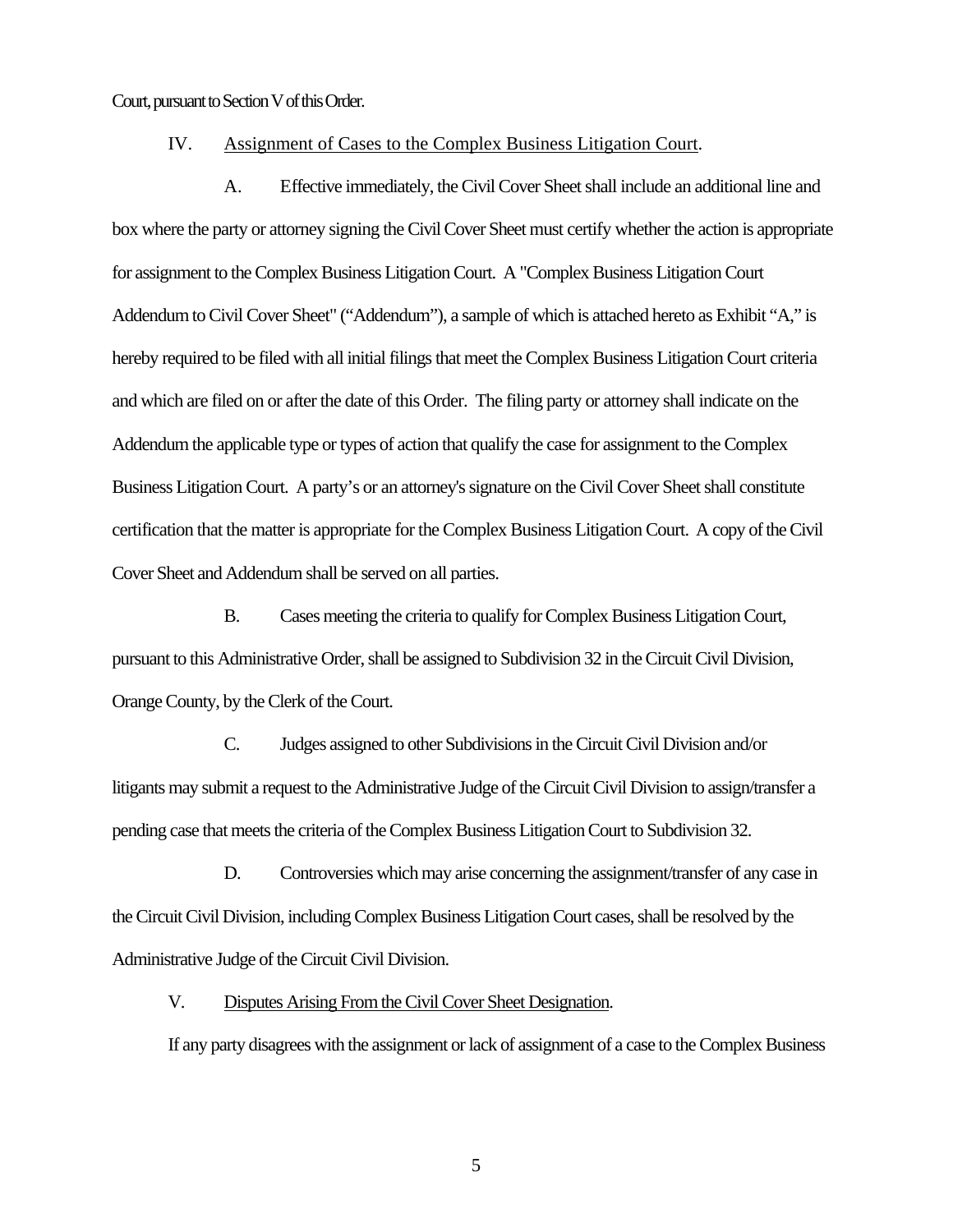Litigation Court, that party may file a "Motion to Transfer Divisions" with the Judge in the assigned subdivision, and the motion will be resolved by the Administrative Judge of the Circuit Civil Division in accordance with the Ninth Judicial Circuit Administrative Procedures for case re-assignment.

## VI. Electronic Filing.

 Pursuant to Florida Rule of Judicial Administration 2.525, all pleadings filed in any case pending in the Complex Business Litigation Court divisions may be filed electronically in accordance with the procedures adopted on March 30, 2006, by the Clerk of Court, Orange County, Florida. (A copy of the procedures can be obtained on the Clerk's website at [http://www.myorangeclerk.com/ECF/ecf\\_procedures.shtml.](http://www.myorangeclerk.com/ECF/ecf_procedures.shtml))

 Where a case is paper filed in a general civil division of the Court, and an order transferring that case to the Complex Business Litigation Court is thereafter entered, the Clerk of Court shall image all pleadings filed in that case and provide immediate electronic notification of the transfer to the assigned Complex Business Litigation Court division. Litigants may then file all subsequent pleadings electronically.

 Per Supreme Court Administrative Order AOSC07-22, paragraph b, "The Orange County Clerk of Court shall continue to accept paper filings at no charge, other than statutorily required fees."

 Administrative Order No. 2003-17-04 is vacated and set aside and has been incorporated and/or amended herein.

**DONE AND ORDERED** at Orlando, Florida this 3<sup>rd</sup> day of July, 2008.

 $\frac{1}{\sqrt{S}}$ 

Belvin Perry, Jr. Chief Judge

Copies to: Clerk of Courts, Orange County Clerk of Courts, Osceola County General E-Mail Distribution List http://www.ninthcircuit.org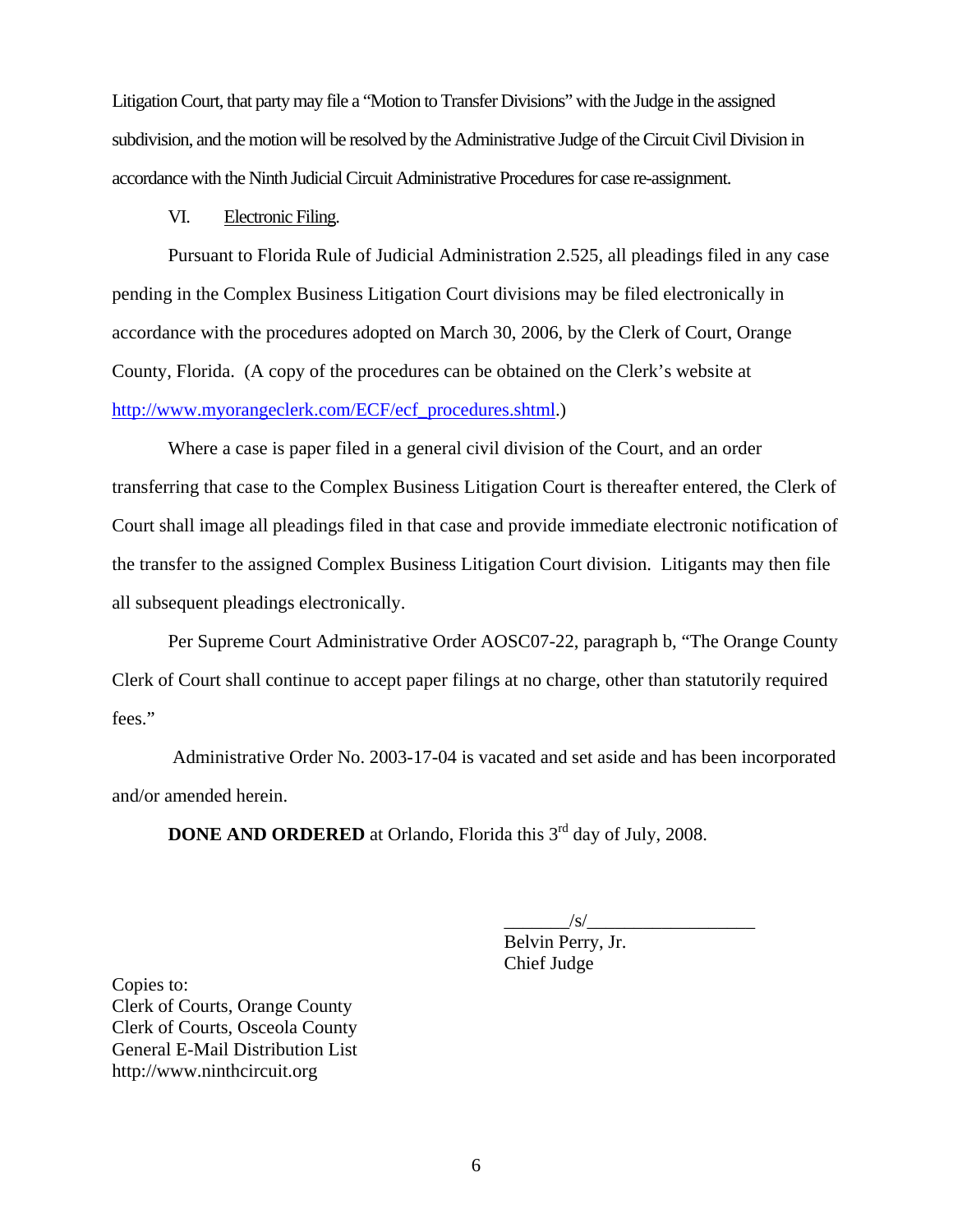# EXHIBIT "A"

[CIVIL COVER SHEET COMPLEX BUSINESS LITIGATION COURT ADDENDUM]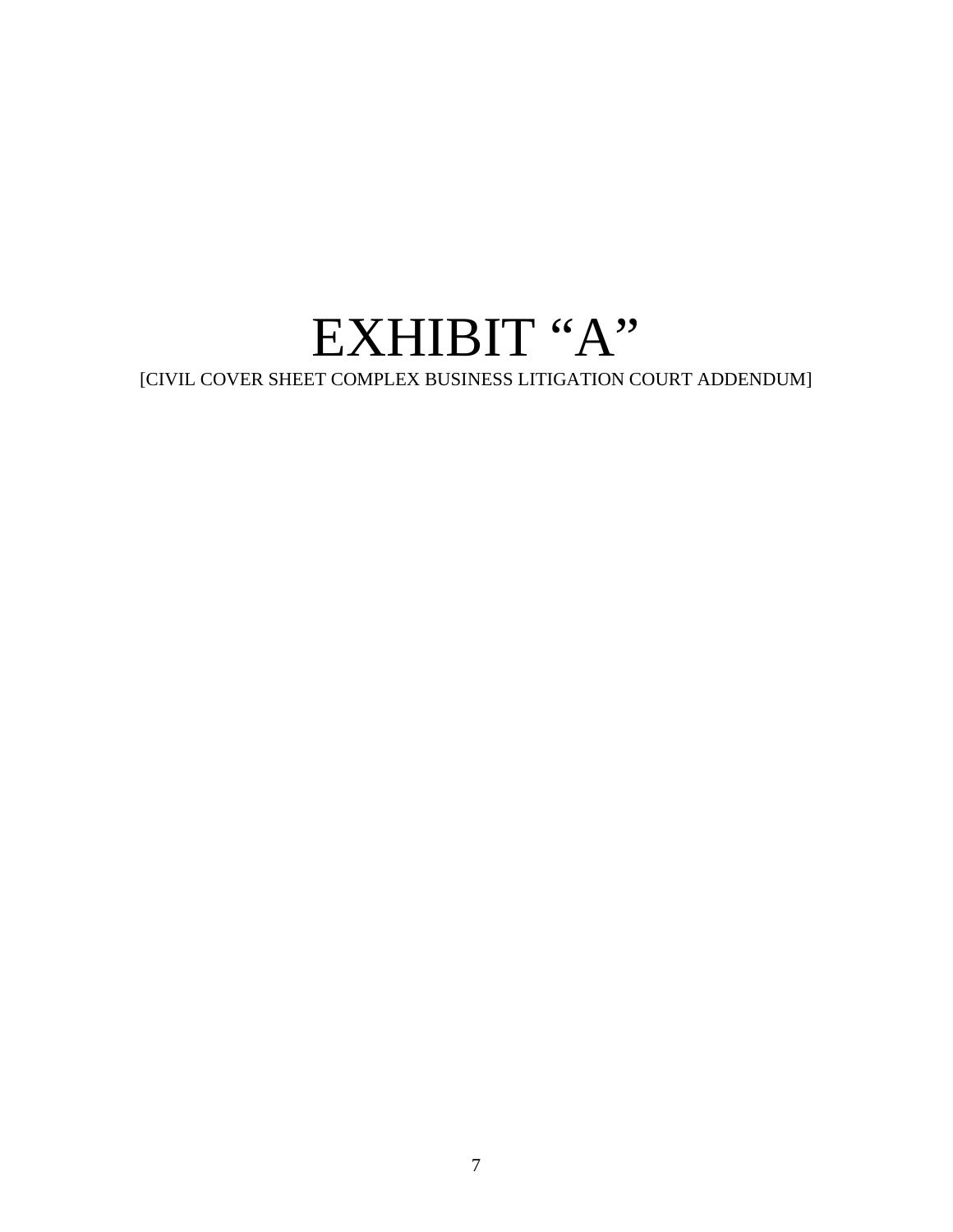## CIVIL COVER SHEET COMPLEX BUSINESS LITIGATION COURT ADDENDUM PARTY OR ATTORNEY FILING ACTION MUST SELECT WHICH APPLIES

Cases Subject to Complex Business Litigation Court. The principles set out below shall guide the parties and the Court in the assignment of cases to the Complex Business Litigation Court. All jury, non-jury, injunction and class action cases shall be assigned to the Complex Business Litigation Court if they are among the following types of actions:

A. Any of the following where the amount in controversy is in excess of \$75,000.00:

1. Claims arising from U.C.C. related transactions;

2. Claims arising from the purchases and sales of business or the assets of a business including contract disputes, commercial landlord-tenant claims and business torts;

3. Claims involving the sale of goods or services by or to business enterprises;

4. Claims involving non-consumer bank or brokerage accounts, including loan, deposit, cash management, and investment accounts;

5. Claims arising from the purchase, sale, lease of real or personal property or security interests therein;

- 6. Claims related to surety bonds;
- 7. Franchisee/franchisor relationships and liabilities;

 8. Malpractice claims of non-medical professionals in connection with rendering services to a business enterprise;

9. Insurance coverage disputes, bad faith suits, and third party indemnity actions against insurers arising under policies issued to businesses, such as those claims arising under a commercial general liability policy or commercial property policy; and

10. Other complex disputes of a commercial nature, excluding those listed in Section III of Administrative Order Number 2003-17-04. Cases eligible under this category will normally have four or more parties, multiple claims and defenses, third party, cross or counterclaims, complex factual or legal issues, or other unusual features warranting assignment to the Complex Business Litigation Court.

B. Any of the following without regard to the amount in controversy:

 1. Actions relating to the internal affairs or governance, dissolution or liquidation rights or obligations between or among owners (shareholders, partners, members), or liability or indemnity of managers (officers, directors, managers, trustees, or members or partners functioning as managers) of corporations, partnerships, limited partnerships, limited liability companies or partnerships, professional associations, business trusts, joint ventures or other business enterprises;

- 2. Actions relating to trade secrets and non-compete agreements;
- 3. Intellectual property claims;